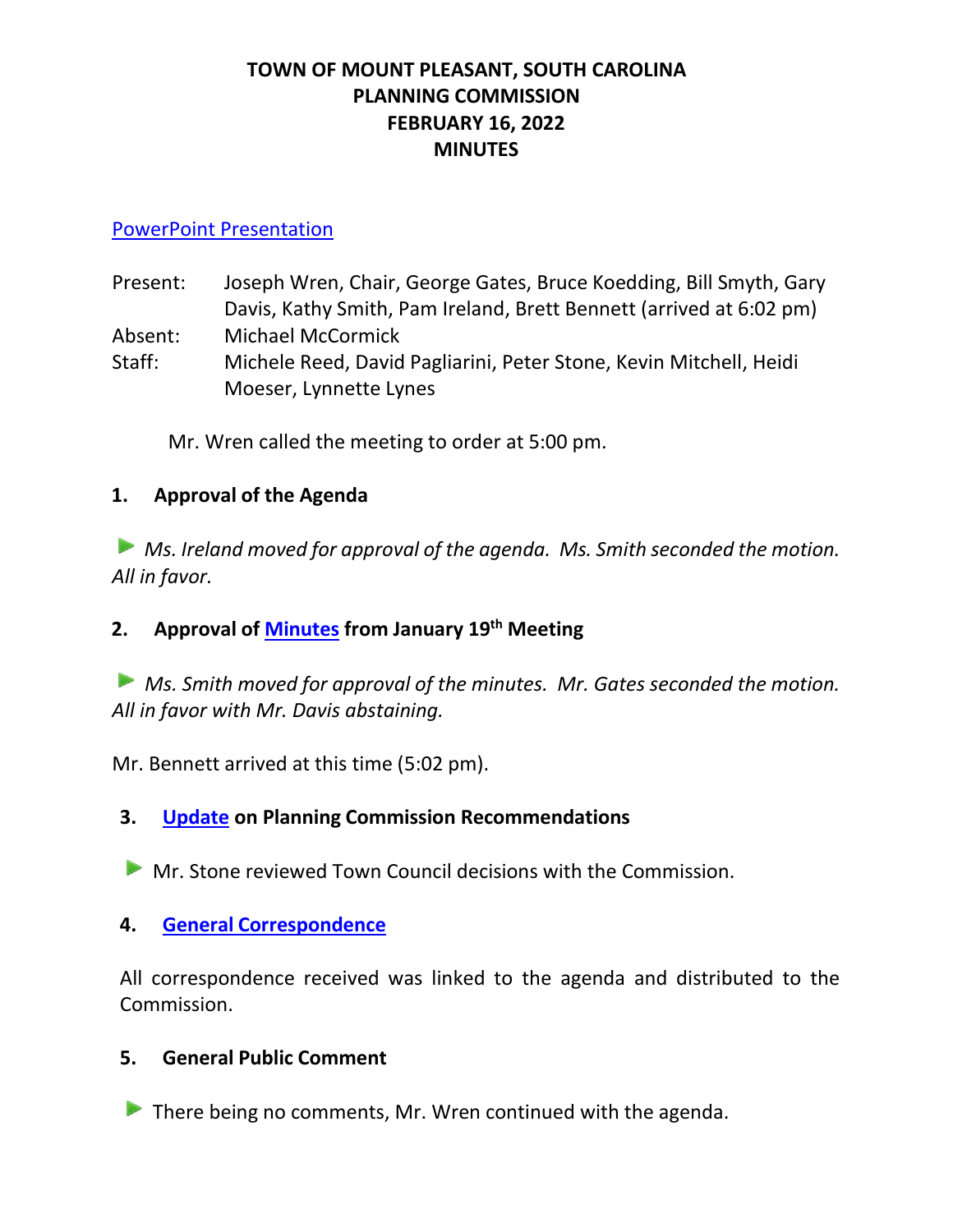## **6. Requests**

**A. [Zoning Case: R-04-22,](https://www.tompsc.com/DocumentCenter/View/40377/R-04-22-1137-Louise-Terrace-) Request to Annex and zone TH, Townhouse District, A tract of land located at 1137 Louise Terrace. Subject parcel is approximately 0.58-acres, identified by TMS Nos. 559-14-00-013. Currently unincorporated in the County zoned R-4 Mount Pleasant Overlay District. TMS No. 559-14-00-013.**

**Mr. Stone reviewed staff comments with the Commission.** 

Mr. Chad McPeters, 1147 Carter Ave, suggested that the proposal would have a negative impact on the neighborhood. He expressed disappointment that the request for 1131 Louise Terrace was not denied by Town Council. He suggested that the same negative impacts noted for 1131 Louise Terrace are the same for this request. He asked that the request be denied.

Ms. Allison McAdams, 1125 Louise Terrace, stated that her property would be next to a restaurant and this development. She suggested that this project would be a detriment to the neighborhood. She suggested that the development would cause additional traffic. She suggested that the neighborhood should remain as a single-family residential neighborhood. She asked that the request be denied.

There being no further comments, Mr. Wren closed the public hearing.

**Mr. Russ Seamon reviewed the request with the Commission.** 

**Ms.** Smith moved for denial of the request. Mr. Bennett seconded the *motion. All in favor.* 

**B. [Zoning Case: R-05-22,](https://www.tompsc.com/DocumentCenter/View/40378/R-05-22-Moores-Landing-) Request to amend Coaxum Tract PD, Planned Development, proposed is to update development guidelines to remain consistent with previously approved Conceptual Plan. Development consists of 20.45 acres and identified by TMS nos. 578-00-00-128, 129, 167, 178, 217.**

**Mr.** Stone reviewed staff comments with the Commission.

The applicant stated that they are available to answer any questions.